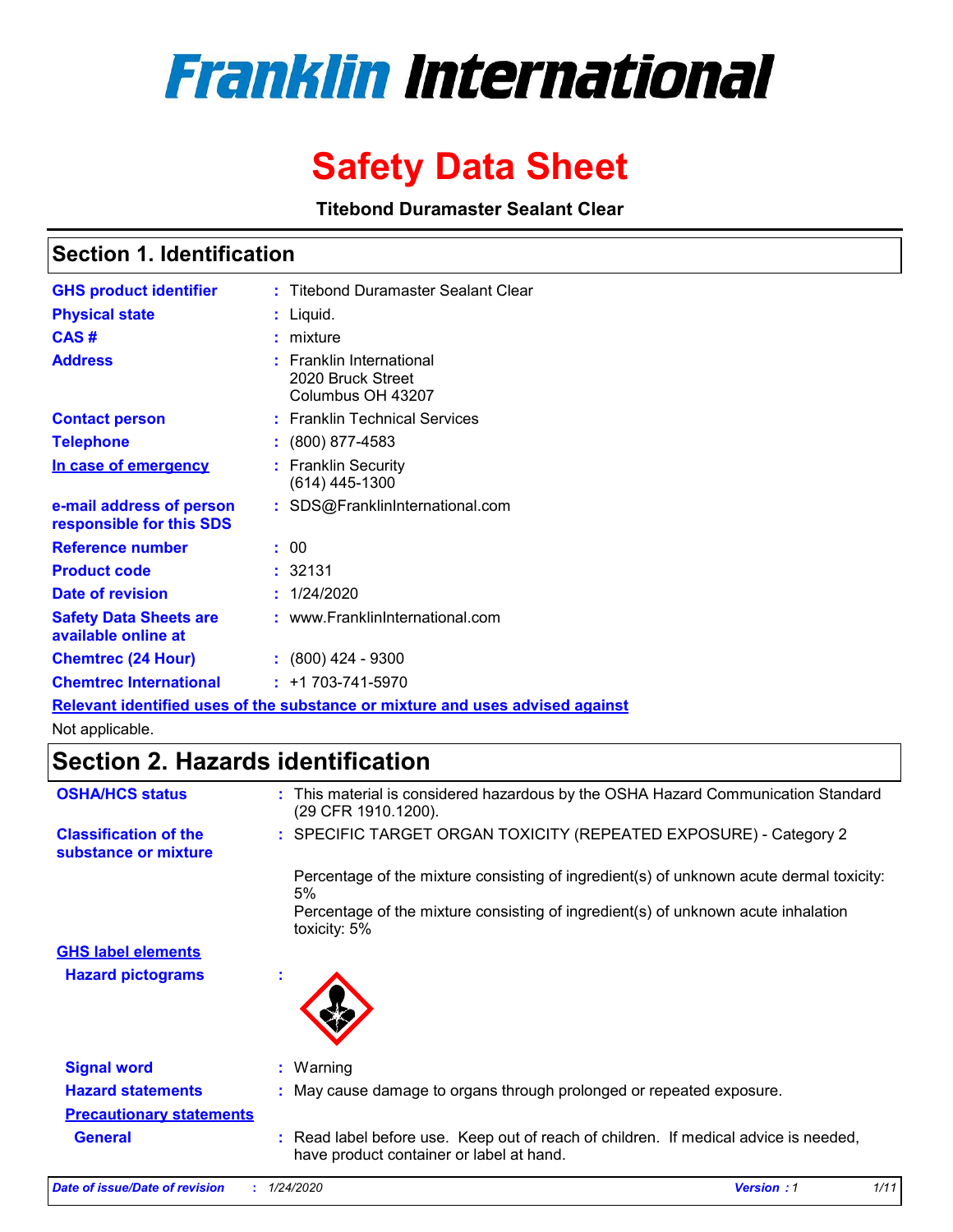# **Section 2. Hazards identification**

| <b>Prevention</b>                          | : Do not breathe vapor.                                                                                                |
|--------------------------------------------|------------------------------------------------------------------------------------------------------------------------|
| <b>Response</b>                            | : Get medical attention if you feel unwell.                                                                            |
| <b>Storage</b>                             | : Not applicable.                                                                                                      |
| <b>Disposal</b>                            | : Dispose of contents and container in accordance with all local, regional, national and<br>international regulations. |
| <b>Supplemental label</b><br>elements      | : Avoid contact with skin and clothing. Wash thoroughly after handling.                                                |
| <b>Hazards not otherwise</b><br>classified | : Prolonged or repeated contact may dry skin and cause irritation.                                                     |

# **Section 3. Composition/information on ingredients**

| <b>Substance/mixture</b> | Mixture |               |                   |
|--------------------------|---------|---------------|-------------------|
| Ingredient name          |         | $\frac{9}{6}$ | <b>CAS number</b> |
| ethanediol               |         | צ≥            | $107 - 21 - 1$    |

Any concentration shown as a range is to protect confidentiality or is due to batch variation.

**There are no additional ingredients present which, within the current knowledge of the supplier and in the concentrations applicable, are classified as hazardous to health or the environment and hence require reporting in this section.**

**Occupational exposure limits, if available, are listed in Section 8.**

### **Section 4. First aid measures**

#### **Description of necessary first aid measures**

| <b>Eye contact</b>                                 | : Immediately flush eyes with plenty of water, occasionally lifting the upper and lower<br>eyelids. Check for and remove any contact lenses. Continue to rinse for at least 10<br>minutes. Get medical attention.                                                                                                                                                                                                                                                                                                                                                                                                                                                                                                                                                                                                 |
|----------------------------------------------------|-------------------------------------------------------------------------------------------------------------------------------------------------------------------------------------------------------------------------------------------------------------------------------------------------------------------------------------------------------------------------------------------------------------------------------------------------------------------------------------------------------------------------------------------------------------------------------------------------------------------------------------------------------------------------------------------------------------------------------------------------------------------------------------------------------------------|
| <b>Inhalation</b>                                  | : Remove victim to fresh air and keep at rest in a position comfortable for breathing. If<br>not breathing, if breathing is irregular or if respiratory arrest occurs, provide artificial<br>respiration or oxygen by trained personnel. It may be dangerous to the person providing<br>aid to give mouth-to-mouth resuscitation. Get medical attention following exposure or if<br>feeling unwell. If unconscious, place in recovery position and get medical attention<br>immediately. Maintain an open airway. Loosen tight clothing such as a collar, tie, belt<br>or waistband.                                                                                                                                                                                                                              |
| <b>Skin contact</b>                                | : Wash skin thoroughly with soap and water or use recognized skin cleanser. Remove<br>contaminated clothing and shoes. Continue to rinse for at least 10 minutes. Get<br>medical attention following exposure or if feeling unwell. Wash clothing before reuse.<br>Clean shoes thoroughly before reuse.                                                                                                                                                                                                                                                                                                                                                                                                                                                                                                           |
| <b>Ingestion</b>                                   | : Wash out mouth with water. Remove dentures if any. Remove victim to fresh air and<br>keep at rest in a position comfortable for breathing. If material has been swallowed and<br>the exposed person is conscious, give small quantities of water to drink. Stop if the<br>exposed person feels sick as vomiting may be dangerous. Do not induce vomiting<br>unless directed to do so by medical personnel. If vomiting occurs, the head should be<br>kept low so that vomit does not enter the lungs. Get medical attention following<br>exposure or if feeling unwell. Never give anything by mouth to an unconscious person.<br>If unconscious, place in recovery position and get medical attention immediately.<br>Maintain an open airway. Loosen tight clothing such as a collar, tie, belt or waistband. |
| Most important symptoms/effects, acute and delayed |                                                                                                                                                                                                                                                                                                                                                                                                                                                                                                                                                                                                                                                                                                                                                                                                                   |
| <b>Potential acute health effects</b>              |                                                                                                                                                                                                                                                                                                                                                                                                                                                                                                                                                                                                                                                                                                                                                                                                                   |
| <b>Eye contact</b>                                 | : This product may irritate eyes upon contact.                                                                                                                                                                                                                                                                                                                                                                                                                                                                                                                                                                                                                                                                                                                                                                    |
| <b>Inhalation</b>                                  | : No known significant effects or critical hazards.                                                                                                                                                                                                                                                                                                                                                                                                                                                                                                                                                                                                                                                                                                                                                               |
| <b>Skin contact</b>                                | : Defatting to the skin. May cause skin dryness and irritation.                                                                                                                                                                                                                                                                                                                                                                                                                                                                                                                                                                                                                                                                                                                                                   |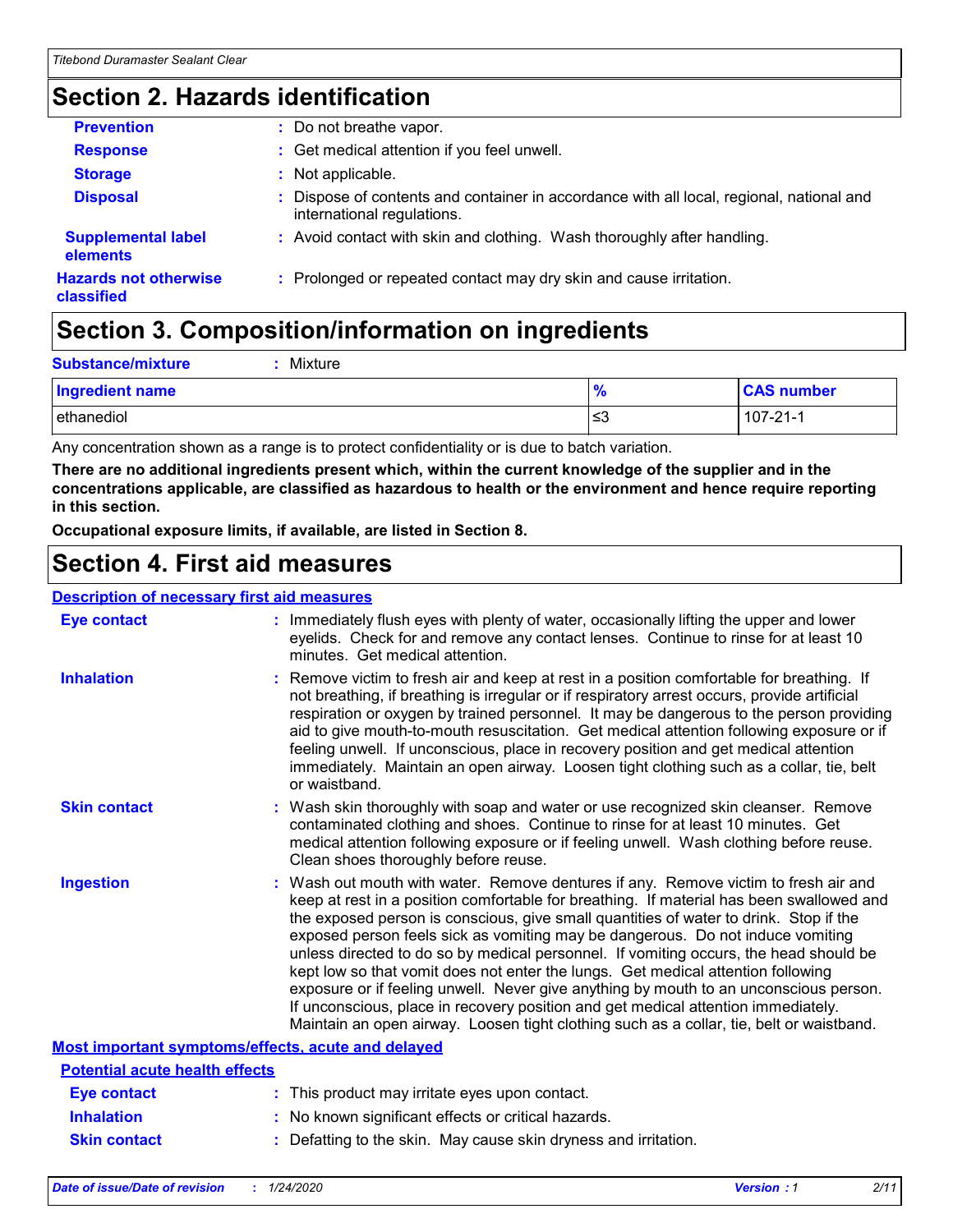# **Section 4. First aid measures**

| <b>Ingestion</b>                    | : No known significant effects or critical hazards.                                                                                                                           |
|-------------------------------------|-------------------------------------------------------------------------------------------------------------------------------------------------------------------------------|
| <b>Over-exposure signs/symptoms</b> |                                                                                                                                                                               |
| <b>Eye contact</b>                  | : No specific data.                                                                                                                                                           |
| <b>Inhalation</b>                   | : No specific data.                                                                                                                                                           |
| <b>Skin contact</b>                 | : Adverse symptoms may include the following:<br>irritation<br>dryness<br>cracking                                                                                            |
| <b>Ingestion</b>                    | : No specific data.                                                                                                                                                           |
|                                     | Indication of immediate medical attention and special treatment needed, if necessary                                                                                          |
| <b>Notes to physician</b>           | : Treat symptomatically. Contact poison treatment specialist immediately if large<br>quantities have been ingested or inhaled.                                                |
| <b>Specific treatments</b>          | : No specific treatment.                                                                                                                                                      |
| <b>Protection of first-aiders</b>   | : No action shall be taken involving any personal risk or without suitable training. It may<br>be dangerous to the person providing aid to give mouth-to-mouth resuscitation. |

#### **See toxicological information (Section 11)**

### **Section 5. Fire-fighting measures**

| <b>Extinguishing media</b>                               |                                                                                                                                                                                                     |
|----------------------------------------------------------|-----------------------------------------------------------------------------------------------------------------------------------------------------------------------------------------------------|
| <b>Suitable extinguishing</b><br>media                   | : Use an extinguishing agent suitable for the surrounding fire.                                                                                                                                     |
| <b>Unsuitable extinguishing</b><br>media                 | : None known.                                                                                                                                                                                       |
| <b>Specific hazards arising</b><br>from the chemical     | : In a fire or if heated, a pressure increase will occur and the container may burst.                                                                                                               |
| <b>Hazardous thermal</b><br>decomposition products       | Decomposition products may include the following materials:<br>carbon dioxide<br>carbon monoxide                                                                                                    |
| <b>Special protective actions</b><br>for fire-fighters   | : Promptly isolate the scene by removing all persons from the vicinity of the incident if<br>there is a fire. No action shall be taken involving any personal risk or without suitable<br>training. |
| <b>Special protective</b><br>equipment for fire-fighters | Fire-fighters should wear appropriate protective equipment and self-contained breathing<br>apparatus (SCBA) with a full face-piece operated in positive pressure mode.                              |

### **Section 6. Accidental release measures**

| <b>Personal precautions, protective equipment and emergency procedures</b> |  |                                                                                                                                                                                                                                                                                                                                                                                                                  |  |  |
|----------------------------------------------------------------------------|--|------------------------------------------------------------------------------------------------------------------------------------------------------------------------------------------------------------------------------------------------------------------------------------------------------------------------------------------------------------------------------------------------------------------|--|--|
| For non-emergency<br>personnel                                             |  | : No action shall be taken involving any personal risk or without suitable training.<br>Evacuate surrounding areas. Keep unnecessary and unprotected personnel from<br>entering. Do not touch or walk through spilled material. Avoid breathing vapor or mist.<br>Provide adequate ventilation. Wear appropriate respirator when ventilation is<br>inadequate. Put on appropriate personal protective equipment. |  |  |
| <b>For emergency responders :</b>                                          |  | If specialized clothing is required to deal with the spillage, take note of any information in<br>Section 8 on suitable and unsuitable materials. See also the information in "For non-<br>emergency personnel".                                                                                                                                                                                                 |  |  |
| <b>Environmental precautions</b>                                           |  | : Avoid dispersal of spilled material and runoff and contact with soil, waterways, drains<br>and sewers. Inform the relevant authorities if the product has caused environmental<br>pollution (sewers, waterways, soil or air).                                                                                                                                                                                  |  |  |
| <b>Methods and materials for containment and cleaning up</b>               |  |                                                                                                                                                                                                                                                                                                                                                                                                                  |  |  |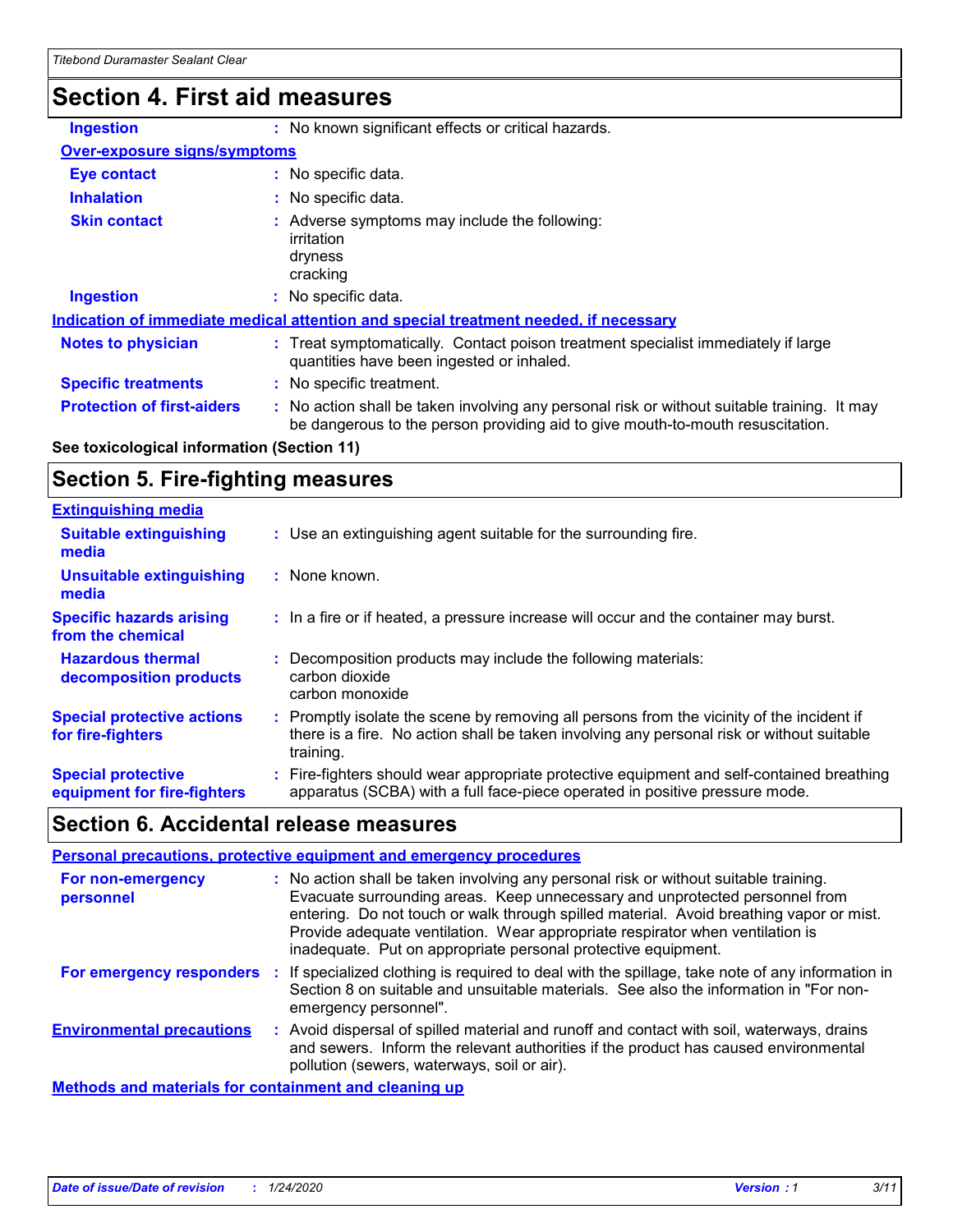#### **Section 6. Accidental release measures**

| <b>Small spill</b> | : Stop leak if without risk. Move containers from spill area. Dilute with water and mop up<br>if water-soluble. Alternatively, or if water-insoluble, absorb with an inert dry material and<br>place in an appropriate waste disposal container. Dispose of via a licensed waste<br>disposal contractor.                                                                                                                                                                                                                                                                                                                                                                                                     |
|--------------------|--------------------------------------------------------------------------------------------------------------------------------------------------------------------------------------------------------------------------------------------------------------------------------------------------------------------------------------------------------------------------------------------------------------------------------------------------------------------------------------------------------------------------------------------------------------------------------------------------------------------------------------------------------------------------------------------------------------|
| Large spill        | : Stop leak if without risk. Move containers from spill area. Approach release from<br>upwind. Prevent entry into sewers, water courses, basements or confined areas. Wash<br>spillages into an effluent treatment plant or proceed as follows. Contain and collect<br>spillage with non-combustible, absorbent material e.g. sand, earth, vermiculite or<br>diatomaceous earth and place in container for disposal according to local regulations<br>(see Section 13). Dispose of via a licensed waste disposal contractor. Contaminated<br>absorbent material may pose the same hazard as the spilled product. Note: see<br>Section 1 for emergency contact information and Section 13 for waste disposal. |

### **Section 7. Handling and storage**

#### **Advice on general occupational hygiene Conditions for safe storage, : Store between the following temperatures: 10 to 32.222°C (50 to 90°F). Store in including any incompatibilities** Eating, drinking and smoking should be prohibited in areas where this material is **:** handled, stored and processed. Workers should wash hands and face before eating, drinking and smoking. Remove contaminated clothing and protective equipment before entering eating areas. See also Section 8 for additional information on hygiene measures. accordance with local regulations. Store in original container protected from direct sunlight in a dry, cool and well-ventilated area, away from incompatible materials (see Section 10) and food and drink. Keep container tightly closed and sealed until ready for use. Containers that have been opened must be carefully resealed and kept upright to prevent leakage. Do not store in unlabeled containers. Use appropriate containment to avoid environmental contamination. See Section 10 for incompatible materials before handling or use. **Protective measures** : Put on appropriate personal protective equipment (see Section 8). Do not breathe intervapor or mist. Do not ingest. Avoid contact with eyes, skin and clothing. Keep in the original container or an approved alternative made from a compatible material, kept tightly closed when not in use. Empty containers retain product residue and can be hazardous. Do not reuse container. **Precautions for safe handling**

### **Section 8. Exposure controls/personal protection**

#### **Control parameters**

#### **Occupational exposure limits**

| <b>Ingredient name</b>                           | <b>Exposure limits</b>                                                                                                                                                                                                                                                                                                          |
|--------------------------------------------------|---------------------------------------------------------------------------------------------------------------------------------------------------------------------------------------------------------------------------------------------------------------------------------------------------------------------------------|
| ethanediol                                       | OSHA PEL 1989 (United States, 3/1989).<br>CEIL: 50 ppm<br>CEIL: 125 mg/m <sup>3</sup><br>ACGIH TLV (United States, 3/2018).<br>STEL: 10 mg/m <sup>3</sup> 15 minutes. Form: Inhalable fraction. Aerosol only.<br>STEL: 50 ppm 15 minutes. Form: Vapor fraction<br>TWA: 25 ppm 8 hours. Form: Vapor fraction                     |
| <b>Appropriate engineering</b><br>controls       | : If user operations generate dust, fumes, gas, vapor or mist, use process enclosures,<br>local exhaust ventilation or other engineering controls to keep worker exposure to<br>airborne contaminants below any recommended or statutory limits.                                                                                |
| <b>Environmental exposure</b><br><b>controls</b> | : Emissions from ventilation or work process equipment should be checked to ensure<br>they comply with the requirements of environmental protection legislation. In some<br>cases, fume scrubbers, filters or engineering modifications to the process equipment<br>will be necessary to reduce emissions to acceptable levels. |
| <b>Individual protection measures</b>            |                                                                                                                                                                                                                                                                                                                                 |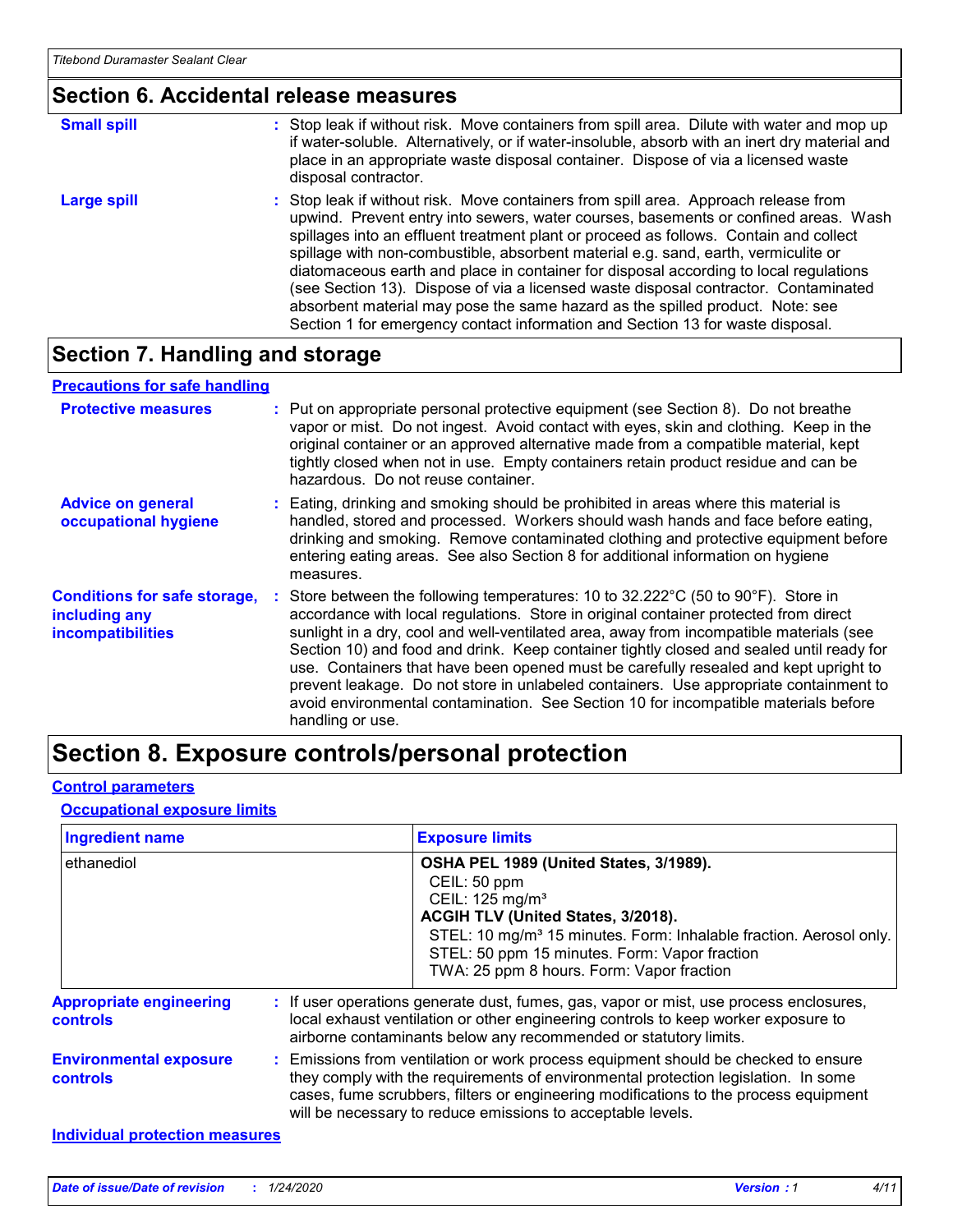# **Section 8. Exposure controls/personal protection**

| <b>Hygiene measures</b>       | : Wash hands, forearms and face thoroughly after handling chemical products, before<br>eating, smoking and using the lavatory and at the end of the working period.<br>Appropriate techniques should be used to remove potentially contaminated clothing.<br>Wash contaminated clothing before reusing. Ensure that eyewash stations and safety<br>showers are close to the workstation location.                                                                                                                                                                                                                      |
|-------------------------------|------------------------------------------------------------------------------------------------------------------------------------------------------------------------------------------------------------------------------------------------------------------------------------------------------------------------------------------------------------------------------------------------------------------------------------------------------------------------------------------------------------------------------------------------------------------------------------------------------------------------|
| <b>Eye/face protection</b>    | : Safety eyewear complying with an approved standard should be used when a risk<br>assessment indicates this is necessary to avoid exposure to liquid splashes, mists,<br>gases or dusts. If contact is possible, the following protection should be worn, unless<br>the assessment indicates a higher degree of protection: safety glasses with side-<br>shields.                                                                                                                                                                                                                                                     |
| <b>Skin protection</b>        |                                                                                                                                                                                                                                                                                                                                                                                                                                                                                                                                                                                                                        |
| <b>Hand protection</b>        | : Chemical-resistant, impervious gloves complying with an approved standard should be<br>worn at all times when handling chemical products if a risk assessment indicates this is<br>necessary. Considering the parameters specified by the glove manufacturer, check<br>during use that the gloves are still retaining their protective properties. It should be<br>noted that the time to breakthrough for any glove material may be different for different<br>glove manufacturers. In the case of mixtures, consisting of several substances, the<br>protection time of the gloves cannot be accurately estimated. |
| <b>Body protection</b>        | : Personal protective equipment for the body should be selected based on the task being<br>performed and the risks involved and should be approved by a specialist before<br>handling this product.                                                                                                                                                                                                                                                                                                                                                                                                                    |
| <b>Other skin protection</b>  | : Appropriate footwear and any additional skin protection measures should be selected<br>based on the task being performed and the risks involved and should be approved by a<br>specialist before handling this product.                                                                                                                                                                                                                                                                                                                                                                                              |
| <b>Respiratory protection</b> | : Based on the hazard and potential for exposure, select a respirator that meets the<br>appropriate standard or certification. Respirators must be used according to a<br>respiratory protection program to ensure proper fitting, training, and other important<br>aspects of use.                                                                                                                                                                                                                                                                                                                                    |

### **Section 9. Physical and chemical properties**

| <b>Appearance</b>                                      |                                                                                                 |
|--------------------------------------------------------|-------------------------------------------------------------------------------------------------|
| <b>Physical state</b>                                  | : Liquid. [Paste.]                                                                              |
| <b>Color</b>                                           | : Clear.                                                                                        |
| Odor                                                   | : Acrylic. [Slight]                                                                             |
| <b>Odor threshold</b>                                  | : Not available.                                                                                |
| pH                                                     | $: 7.5 \text{ to } 8.5$                                                                         |
| <b>Melting point</b>                                   | : Not available.                                                                                |
| <b>Boiling point</b>                                   | : >93.333°C (>200°F)                                                                            |
| <b>Flash point</b>                                     | : Closed cup: $>93.3^{\circ}$ C ( $>199.9^{\circ}$ F) [Closed cup]<br>Open cup: Not applicable. |
| <b>Evaporation rate</b>                                | $:$ <1 (butyl acetate = 1)                                                                      |
| <b>Flammability (solid, gas)</b>                       | : Not available.                                                                                |
| <b>Lower and upper explosive</b><br>(flammable) limits | $:$ Not available.                                                                              |
| <b>VOC (less water, less)</b><br>exempt solvents)      | $: 50$ g/l                                                                                      |
| <b>Volatility</b>                                      | : 41% (v/v), 39.51% (w/w)                                                                       |
| <b>Vapor pressure</b>                                  | : 2.3 kPa (17.3 mm Hg) [room temperature]                                                       |
| <b>Vapor density</b>                                   | : $>1$ [Air = 1]                                                                                |
| <b>Relative density</b>                                | : 1.04                                                                                          |
| <b>Solubility</b>                                      | : Soluble in the following materials: cold water and hot water.                                 |
|                                                        |                                                                                                 |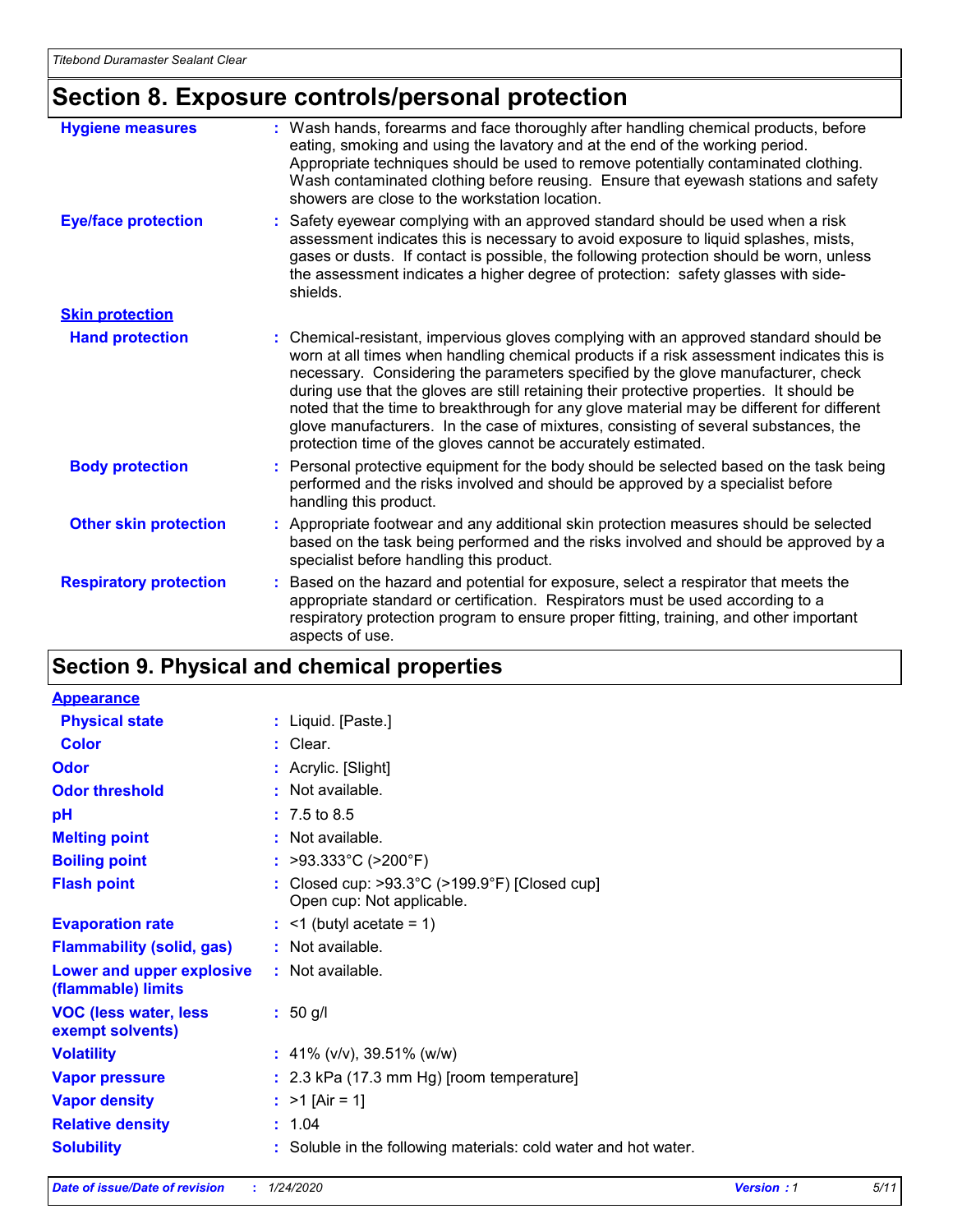### **Section 9. Physical and chemical properties**

| <b>Solubility in water</b>                        | $:$ Not available. |
|---------------------------------------------------|--------------------|
| <b>Partition coefficient: n-</b><br>octanol/water | : Not available.   |
| <b>Auto-ignition temperature</b>                  | : Not available.   |
| <b>Decomposition temperature</b>                  | : Not available.   |
| <b>Viscosity</b>                                  | : Not available.   |

# **Section 10. Stability and reactivity**

| <b>Reactivity</b>                            | : No specific test data related to reactivity available for this product or its ingredients.              |
|----------------------------------------------|-----------------------------------------------------------------------------------------------------------|
| <b>Chemical stability</b>                    | : The product is stable.                                                                                  |
| <b>Possibility of hazardous</b><br>reactions | : Under normal conditions of storage and use, hazardous reactions will not occur.                         |
| <b>Conditions to avoid</b>                   | : No specific data.                                                                                       |
| <b>Incompatible materials</b>                | : No specific data.                                                                                       |
| <b>Hazardous decomposition</b><br>products   | : Under normal conditions of storage and use, hazardous decomposition products should<br>not be produced. |
|                                              |                                                                                                           |

### **Section 11. Toxicological information**

#### **Information on toxicological effects**

#### **Acute toxicity**

| <b>Product/ingredient name</b> | <b>Result</b>                             | <b>Species</b> | <b>Dose</b>              | <b>Exposure</b> |
|--------------------------------|-------------------------------------------|----------------|--------------------------|-----------------|
| ethanediol                     | <b>LC50 Inhalation Vapor</b><br>LD50 Oral | Rat<br>Rat     | 10.92 mg/l<br>4700 mg/kg | I4 hours        |

#### **Irritation/Corrosion**

| <b>Product/ingredient name</b> | <b>Result</b>            | <b>Species</b> | <b>Score</b> | <b>Exposure</b> | <b>Observation</b>       |
|--------------------------------|--------------------------|----------------|--------------|-----------------|--------------------------|
| ethanediol                     | Eyes - Mild irritant     | Rabbit         |              | 24 hours 500    |                          |
|                                |                          |                |              | milligrams      |                          |
|                                | Eyes - Mild irritant     | Rabbit         |              | 1 hours 100     | $\overline{\phantom{a}}$ |
|                                |                          |                |              | milligrams      |                          |
|                                | Eyes - Moderate irritant | Rabbit         |              | 6 hours 1440    | $\overline{\phantom{0}}$ |
|                                |                          |                |              | milligrams      |                          |
|                                | Skin - Mild irritant     | Rabbit         |              | 555             | $\overline{\phantom{0}}$ |
|                                |                          |                |              | milligrams      |                          |

### **Conclusion/Summary Skin Example 20 :** Prolonged or repeated contact can defat the skin and lead to irritation, cracking and/or dermatitis. **Eyes :** This product may irritate eyes upon contact. **Respiratory :** May cause respiratory irritation. **Sensitization** Not available. **Conclusion/Summary Skin :** May cause allergic reactions in certain individuals.

### **Mutagenicity**

Not available.

#### **Carcinogenicity**

Not available.

#### **Reproductive toxicity**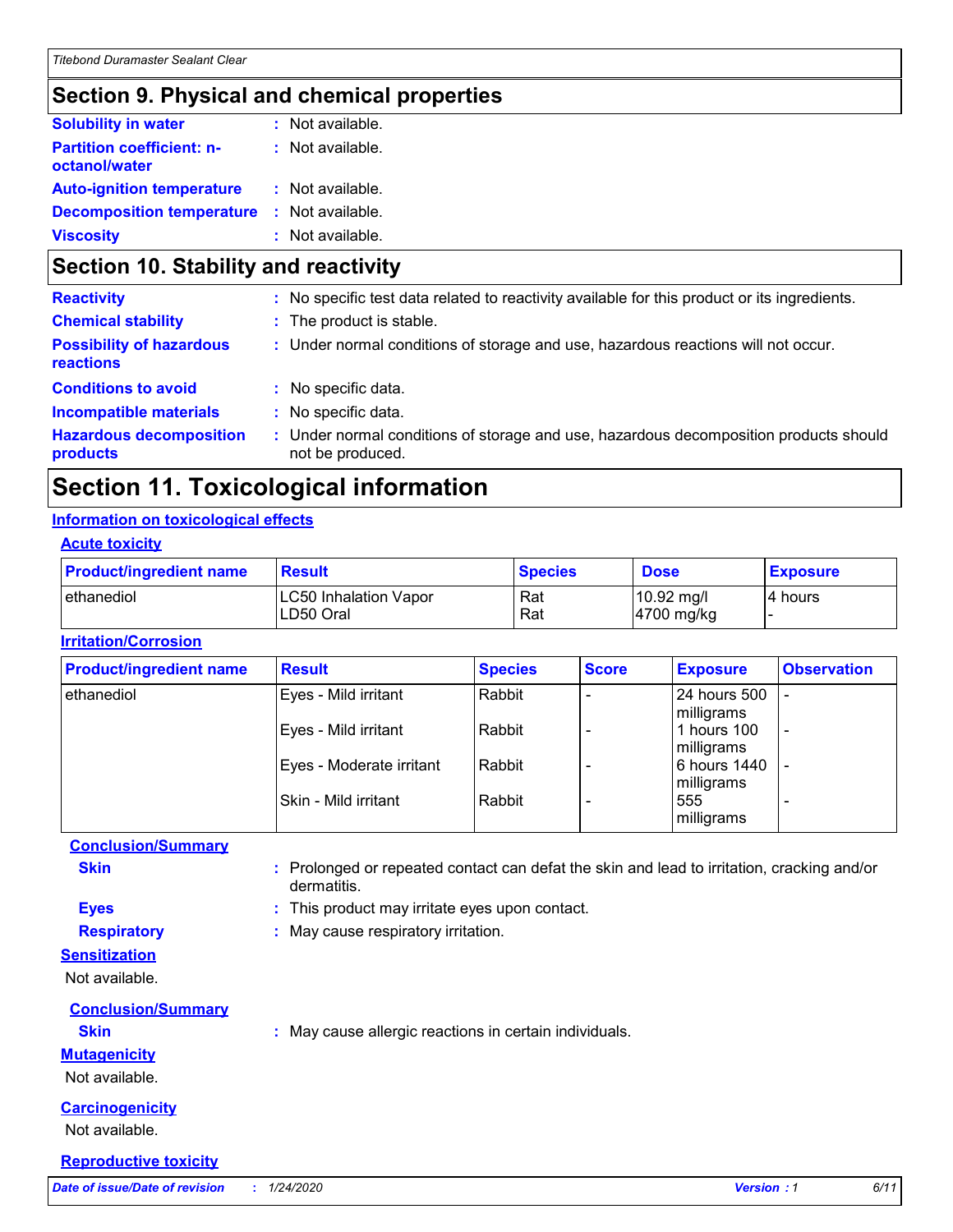# **Section 11. Toxicological information**

Not available.

#### **Teratogenicity**

Not available.

#### **Specific target organ toxicity (single exposure)**

| <b>Name</b> | <b>Category</b> | <b>Route of</b><br><b>exposure</b> | <b>Target organs</b>                                            |
|-------------|-----------------|------------------------------------|-----------------------------------------------------------------|
| ethanediol  | Category 1      | Oral                               | blood, central<br>nervous system<br>(CNS), kidneys and<br>liver |

#### **Specific target organ toxicity (repeated exposure)**

| <b>Name</b>                                                                              |                                                     |                                                                                  | <b>Category</b>          | <b>Route of</b><br>exposure | <b>Target organs</b>      |
|------------------------------------------------------------------------------------------|-----------------------------------------------------|----------------------------------------------------------------------------------|--------------------------|-----------------------------|---------------------------|
| <b>Titebond Duramaster Sealant Clear</b><br>ethanediol                                   |                                                     |                                                                                  | Category 2<br>Category 2 | Not determined<br>Oral      | Not determined<br>kidneys |
| <b>Aspiration hazard</b><br>Not available.                                               |                                                     |                                                                                  |                          |                             |                           |
| <b>Information on the likely</b><br>routes of exposure                                   |                                                     | : Routes of entry anticipated: Oral, Dermal, Inhalation.                         |                          |                             |                           |
| <b>Potential acute health effects</b>                                                    |                                                     |                                                                                  |                          |                             |                           |
| <b>Eye contact</b>                                                                       |                                                     | : This product may irritate eyes upon contact.                                   |                          |                             |                           |
| <b>Inhalation</b>                                                                        |                                                     | No known significant effects or critical hazards.                                |                          |                             |                           |
| <b>Skin contact</b>                                                                      |                                                     | Defatting to the skin. May cause skin dryness and irritation.                    |                          |                             |                           |
| <b>Ingestion</b>                                                                         | : No known significant effects or critical hazards. |                                                                                  |                          |                             |                           |
| Symptoms related to the physical, chemical and toxicological characteristics             |                                                     |                                                                                  |                          |                             |                           |
| <b>Eye contact</b>                                                                       |                                                     | : No specific data.                                                              |                          |                             |                           |
| <b>Inhalation</b>                                                                        |                                                     | : No specific data.                                                              |                          |                             |                           |
| <b>Skin contact</b>                                                                      |                                                     | Adverse symptoms may include the following:<br>irritation<br>dryness<br>cracking |                          |                             |                           |
| <b>Ingestion</b>                                                                         | : No specific data.                                 |                                                                                  |                          |                             |                           |
| Delayed and immediate effects and also chronic effects from short and long term exposure |                                                     |                                                                                  |                          |                             |                           |
| <b>Short term exposure</b>                                                               |                                                     |                                                                                  |                          |                             |                           |
| <b>Potential immediate</b><br>effects                                                    |                                                     | : Not available.                                                                 |                          |                             |                           |
| <b>Potential delayed effects</b>                                                         |                                                     | : Not available.                                                                 |                          |                             |                           |
| <u>Long term exposure</u>                                                                |                                                     |                                                                                  |                          |                             |                           |
| <b>Potential immediate</b>                                                               |                                                     | : Not available.                                                                 |                          |                             |                           |

### **effects**

**Potential chronic health effects Potential delayed effects :** Not available.

Not available.

| <b>Conclusion/Summary</b> | May cause allergic reactions in certain individuals. |
|---------------------------|------------------------------------------------------|
|                           |                                                      |

May cause damage to organs through prolonged or repeated exposure. Prolonged or repeated contact can defat the skin and lead to irritation, cracking and/or dermatitis. **General :**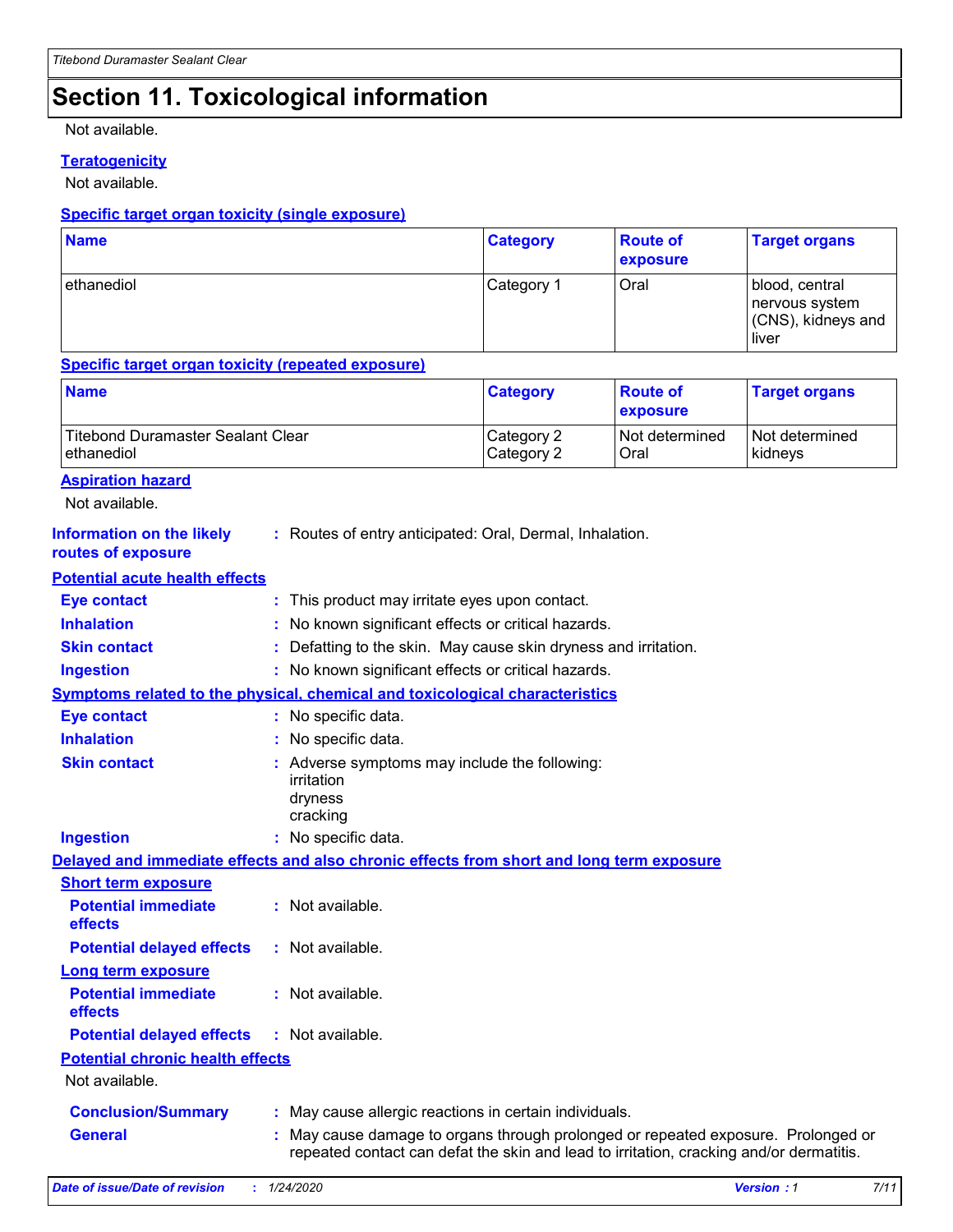### **Section 11. Toxicological information**

| <b>Carcinogenicity</b> | : No known significant effects or critical hazards. |
|------------------------|-----------------------------------------------------|
| <b>Mutagenicity</b>    | : No known significant effects or critical hazards. |
|                        |                                                     |

- **Teratogenicity :** No known significant effects or critical hazards.
- **Developmental effects :** No known significant effects or critical hazards.
- **Fertility effects :** No known significant effects or critical hazards.

#### **Numerical measures of toxicity**

#### **Acute toxicity estimates**

Not available.

# **Section 12. Ecological information**

#### **Toxicity**

| <b>Product/ingredient name</b> | <b>Result</b>                        | <b>Species</b>                                | <b>Exposure</b> |
|--------------------------------|--------------------------------------|-----------------------------------------------|-----------------|
| ethanediol                     | Acute EC50 10940 mg/l                | Algae - Selenastrum<br>capriocornutum         | 96 hours        |
|                                | Acute LC50 6900000 µg/l Fresh water  | Crustaceans - Ceriodaphnia<br>dubia - Neonate | 48 hours        |
|                                | Acute LC50 41000000 µg/l Fresh water | Daphnia - Daphnia magna -<br>l Neonate        | 48 hours        |
|                                | Acute LC50 8050000 µg/l Fresh water  | Fish - Pimephales promelas                    | 96 hours        |
|                                | Chronic NOEC 10000 mg/l              | Algae - Selenastrum<br>capriocornutum         | 96 hours        |

#### **Persistence and degradability**

| <b>Product/ingredient name</b> | <b>Aquatic half-life</b> | <b>Photolysis</b> | Biodegradability |
|--------------------------------|--------------------------|-------------------|------------------|
| ethanediol                     |                          |                   | Readily          |

#### **Bioaccumulative potential**

| <b>Product/ingredient name</b> | $LogP_{ow}$ | <b>BCF</b> | <b>Potential</b> |
|--------------------------------|-------------|------------|------------------|
| ethanediol                     | 1.36        | 10         | low              |

### **Mobility in soil**

| <b>Soil/water partition</b>    | : Not available. |
|--------------------------------|------------------|
| coefficient (K <sub>oc</sub> ) |                  |

**Other adverse effects** : No known significant effects or critical hazards.

### **Section 13. Disposal considerations**

The generation of waste should be avoided or minimized wherever possible. Disposal of this product, solutions and any by-products should at all times comply with the requirements of environmental protection and waste disposal legislation and any regional local authority requirements. Dispose of surplus and non-recyclable products via a licensed waste disposal contractor. Waste should not be disposed of untreated to the sewer unless fully compliant with the requirements of all authorities with jurisdiction. Waste packaging should be recycled. Incineration or landfill should only be considered when recycling is not feasible. This material and its container must be disposed of in a safe way. Care should be taken when handling emptied containers that have not been cleaned or rinsed out. Empty containers or liners may retain some product residues. Avoid dispersal of spilled material and runoff and contact with soil, waterways, drains and sewers. **Disposal methods :**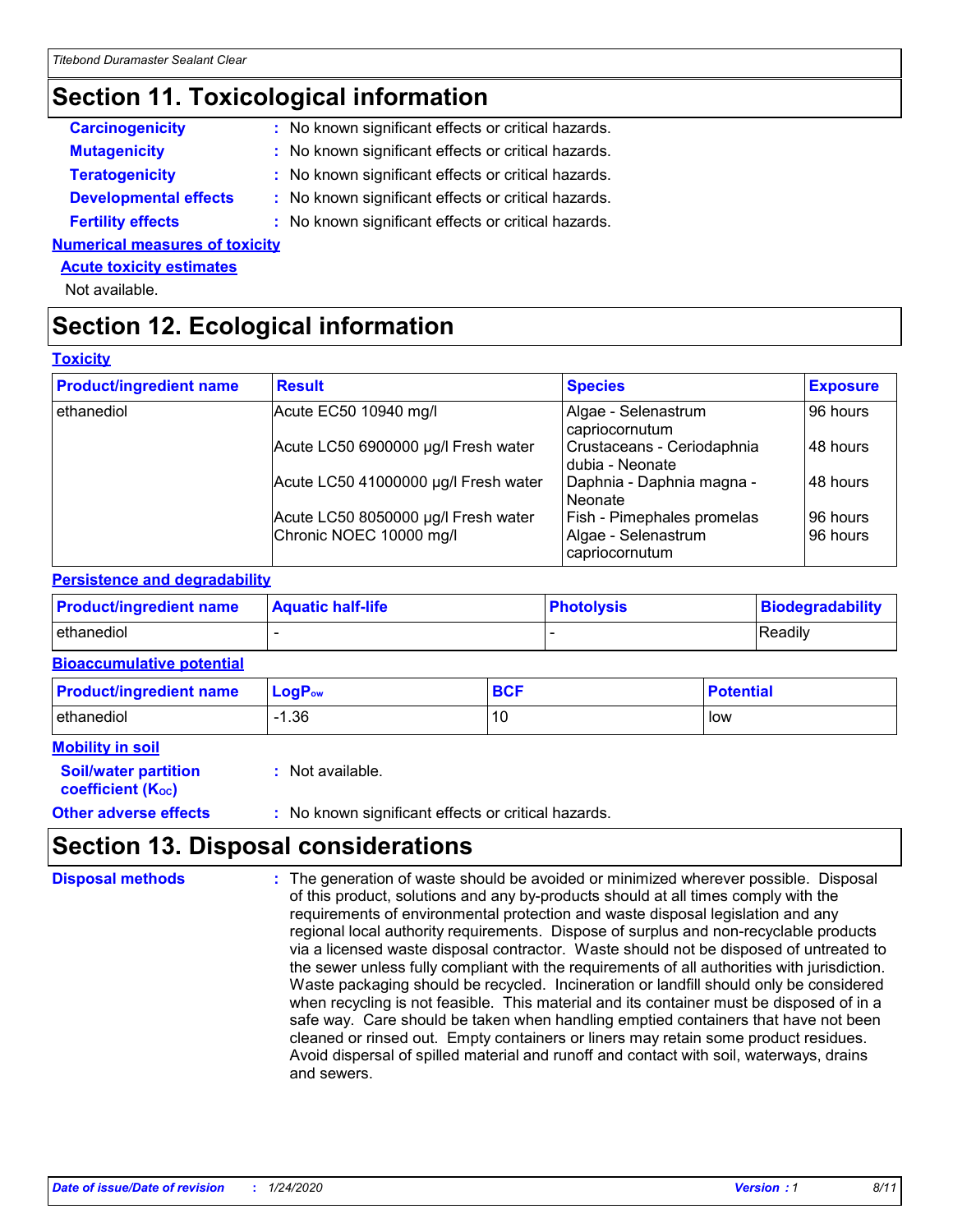# **Section 14. Transport information**

|                                      | <b>DOT</b><br><b>Classification</b> | <b>TDG</b><br><b>Classification</b> | <b>Mexico</b><br><b>Classification</b> | <b>ADR/RID</b>           | <b>IMDG</b>              | <b>IATA</b>              |
|--------------------------------------|-------------------------------------|-------------------------------------|----------------------------------------|--------------------------|--------------------------|--------------------------|
| <b>UN</b> number                     | Not regulated.                      | Not regulated.                      | Not regulated.                         | Not regulated.           | Not regulated.           | Not regulated.           |
| <b>UN proper</b><br>shipping name    |                                     |                                     |                                        |                          |                          |                          |
| <b>Transport</b><br>hazard class(es) |                                     | $\overline{\phantom{0}}$            |                                        | $\overline{\phantom{0}}$ | $\overline{\phantom{0}}$ | $\overline{\phantom{0}}$ |
| <b>Packing group</b>                 | $\overline{\phantom{a}}$            |                                     |                                        |                          |                          |                          |
| <b>Environmental</b><br>hazards      | No.                                 | No.                                 | No.                                    | No.                      | No.                      | No.                      |

# **Section 15. Regulatory information**

#### **U.S. Federal regulations**

#### **SARA 302/304**

#### **Composition/information on ingredients**

No products were found.

#### **SARA 304 RQ :** Not applicable.

#### **SARA 311/312**

**Classification :** SPECIFIC TARGET ORGAN TOXICITY (REPEATED EXPOSURE) - Category 2 HNOC - Defatting irritant

#### **Composition/information on ingredients**

| <b>Name</b>  | %  | <b>Classification</b>                                                                                                                                                                                                                                                                                                                        |
|--------------|----|----------------------------------------------------------------------------------------------------------------------------------------------------------------------------------------------------------------------------------------------------------------------------------------------------------------------------------------------|
| l ethanediol | ≤3 | ACUTE TOXICITY (oral) - Category 4<br>SKIN IRRITATION - Category 2<br><b>EYE IRRITATION - Category 2B</b><br>SPECIFIC TARGET ORGAN TOXICITY (SINGLE EXPOSURE)<br>(blood, central nervous system (CNS), kidneys, liver) (oral) -<br>Category 1<br><b>SPECIFIC TARGET ORGAN TOXICITY (REPEATED)</b><br>EXPOSURE) (kidneys) (oral) - Category 2 |

#### **SARA 313**

|                                           | <b>Product name</b> | <b>CAS number</b> | $\frac{9}{6}$ |
|-------------------------------------------|---------------------|-------------------|---------------|
| <b>Form R - Reporting</b><br>requirements | ethanediol          | $107 - 21 - 1$    | ≤3            |
| <b>Supplier notification</b>              | ethanediol          | $107 - 21 - 1$    | ≤3            |

SARA 313 notifications must not be detached from the SDS and any copying and redistribution of the SDS shall include copying and redistribution of the notice attached to copies of the SDS subsequently redistributed.

#### **State regulations**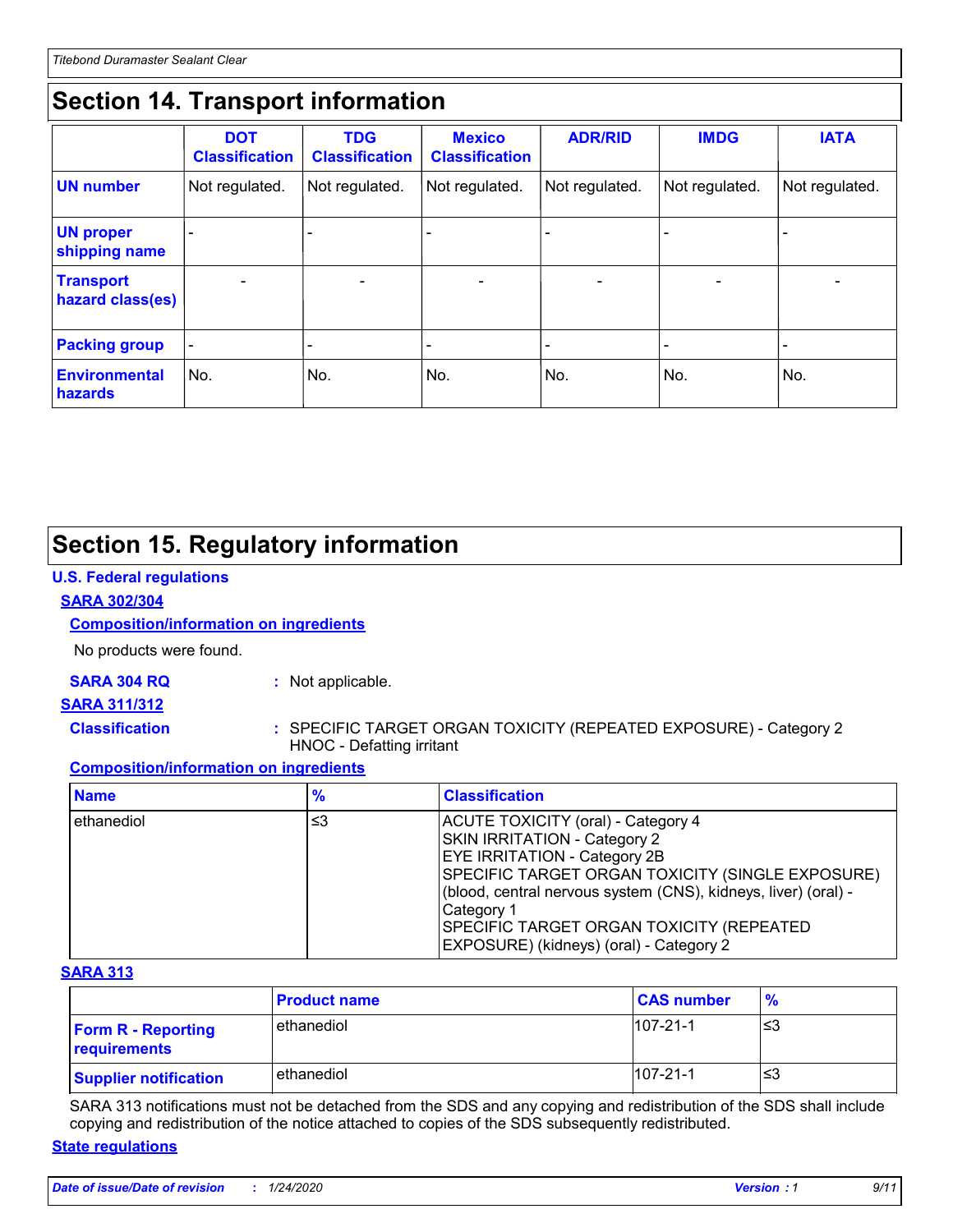### **Section 15. Regulatory information**

| <b>Massachusetts</b> | : The following components are listed: OIL MIST, MINERAL; ETHYLENE GLYCOL;<br>1,2-DIHYDROXYETHANE |
|----------------------|---------------------------------------------------------------------------------------------------|
| <b>New York</b>      | : The following components are listed: Ethylene glycol                                            |
| <b>New Jersey</b>    | : The following components are listed: ETHYLENE GLYCOL; 1,2-ETHANEDIOL                            |
|                      |                                                                                                   |

**Pennsylvania :** The following components are listed: 1,2-ETHANEDIOL

#### **California Prop. 65**

**A** WARNING: This product can expose you to Ethylene Glycol, which is known to the State of California to cause birth defects or other reproductive harm. For more information go to www.P65Warnings.ca.gov.

| Ingredient name | No significant risk Maximum<br>level | acceptable dosage<br>level |
|-----------------|--------------------------------------|----------------------------|
| Ethylene Glycol |                                      | Yes.                       |

#### **International regulations**

#### **Chemical Weapon Convention List Schedules I, II & III Chemicals** Not listed.

#### **Montreal Protocol**

Not listed.

#### **Stockholm Convention on Persistent Organic Pollutants**

Not listed.

#### **UNECE Aarhus Protocol on POPs and Heavy Metals**

Not listed.

#### **Inventory list**

**China :** All components are listed or exempted.

**United States TSCA 8(b) inventory**

- **:** All components are listed or exempted.
- **Section 16. Other information**

**Hazardous Material Information System (U.S.A.)**



**Caution: HMIS® ratings are based on a 0-4 rating scale, with 0 representing minimal hazards or risks, and 4 representing significant hazards or risks. Although HMIS® ratings and the associated label are not required on SDSs or products leaving a facility under 29 CFR 1910.1200, the preparer may choose to provide them. HMIS® ratings are to be used with a fully implemented HMIS® program. HMIS® is a registered trademark and service mark of the American Coatings Association, Inc.**

**The customer is responsible for determining the PPE code for this material. For more information on HMIS® Personal Protective Equipment (PPE) codes, consult the HMIS® Implementation Manual.**

#### **National Fire Protection Association (U.S.A.)**